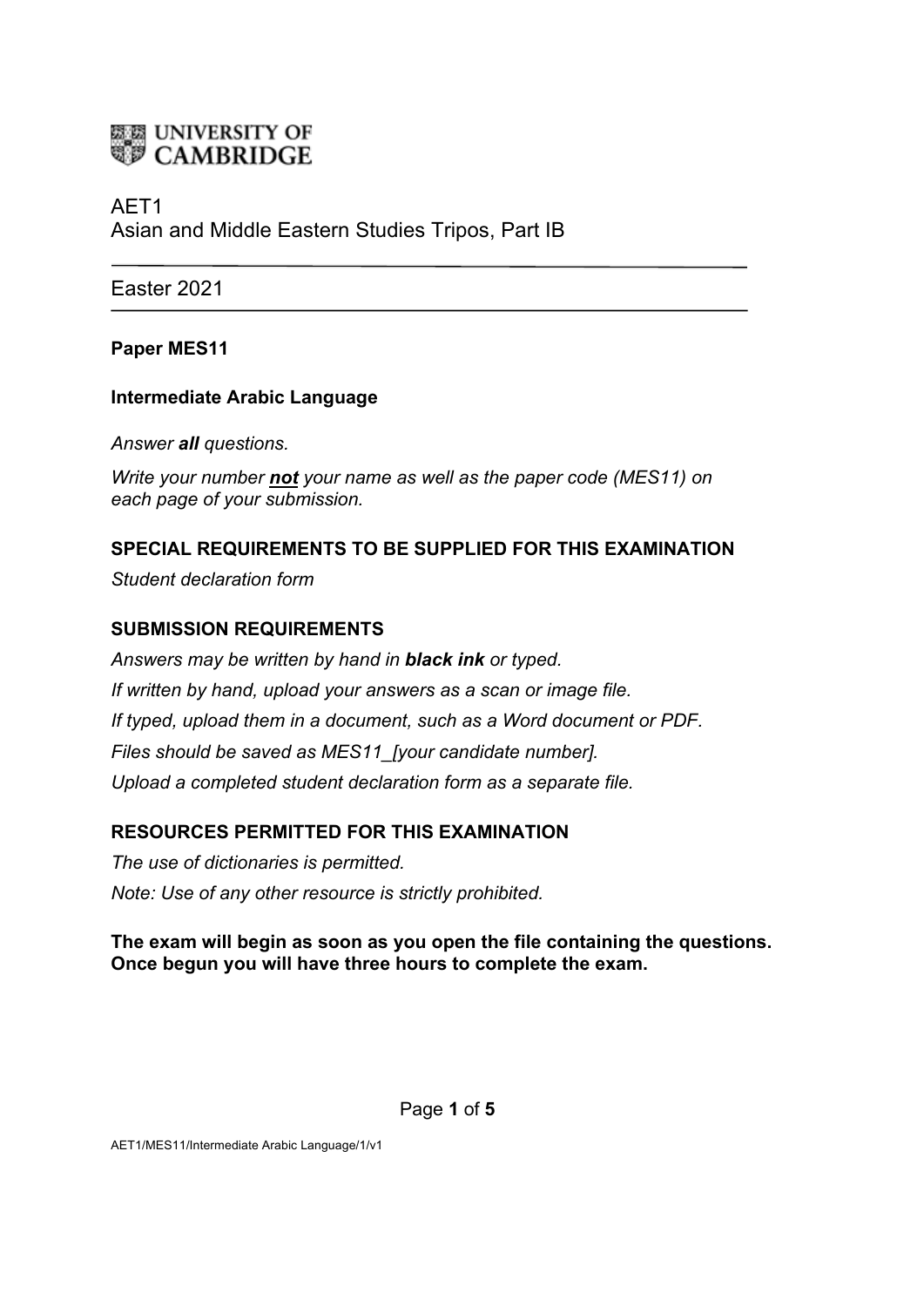A. Reading Comprehension **[20 marks]**

Read the **unseen** passage below on p. 3 and answer questions 1-5 in **your own words in Arabic.** 

Marks for individual questions are given in square brackets after each question.

.1 فیك ریغ تلااصتلااو تامولعملا ملاع سانلا ةایح ؟رییغتلا كلذ ثدح ىتمو ؟ **[marks 2[** .2 ؟تنرتنلاا ىلع نیمجرتملا ضعب دامتعا بویع ام **[marks 2[** .3 نم نودكأتی برعلا ناك فیك ؟ةیبرعلا ةغللا ىلإ ىرخلأا تاغللا نم ةلوقنملا تامولعملا **[2 marks]** .4 ؟يأرلا اذھ عم ةلاقملا بتاك قفاوی لا اذاملو ةیبرعلا ةغللا رییغت مویلا برعلا ضعب دیری فیك **[2 marks]** .5 ؟"ودنلا" يأر بسح ةیبرعلا ةغللا تازیمم ام **[marks 2[**

- 6. Give the **final** vowelling of the following **underlined** words as they are used in the text, explaining your reasons. **[8 marks]**
	- (ii) أعتمادا (iii) لتصحي (ii) (iii) (iii) أعتمادا (iii) (iii) (iii) (iii)  $\frac{1}{2}$  (l.7) (iv) (iv) مستخدمين (v) (l.7) مستخدمين (vi) صحبادر) (iv) (iv) بصبادر) (l.19) وضوح (viii) (l.16) ق<u>درتها</u> (vii
- 7. Find two indefinite لمج ةفص in paragraphs 2 & 4. **[1 mark]**
- 8. Give and explain the internal vowelling of the words in *italics*: **[1 mark]**

(i) بیرعتلا) l.9) (ii) ةمجرتم)l.9)

AET1/MES11/Intermediate Arabic Language/2/v1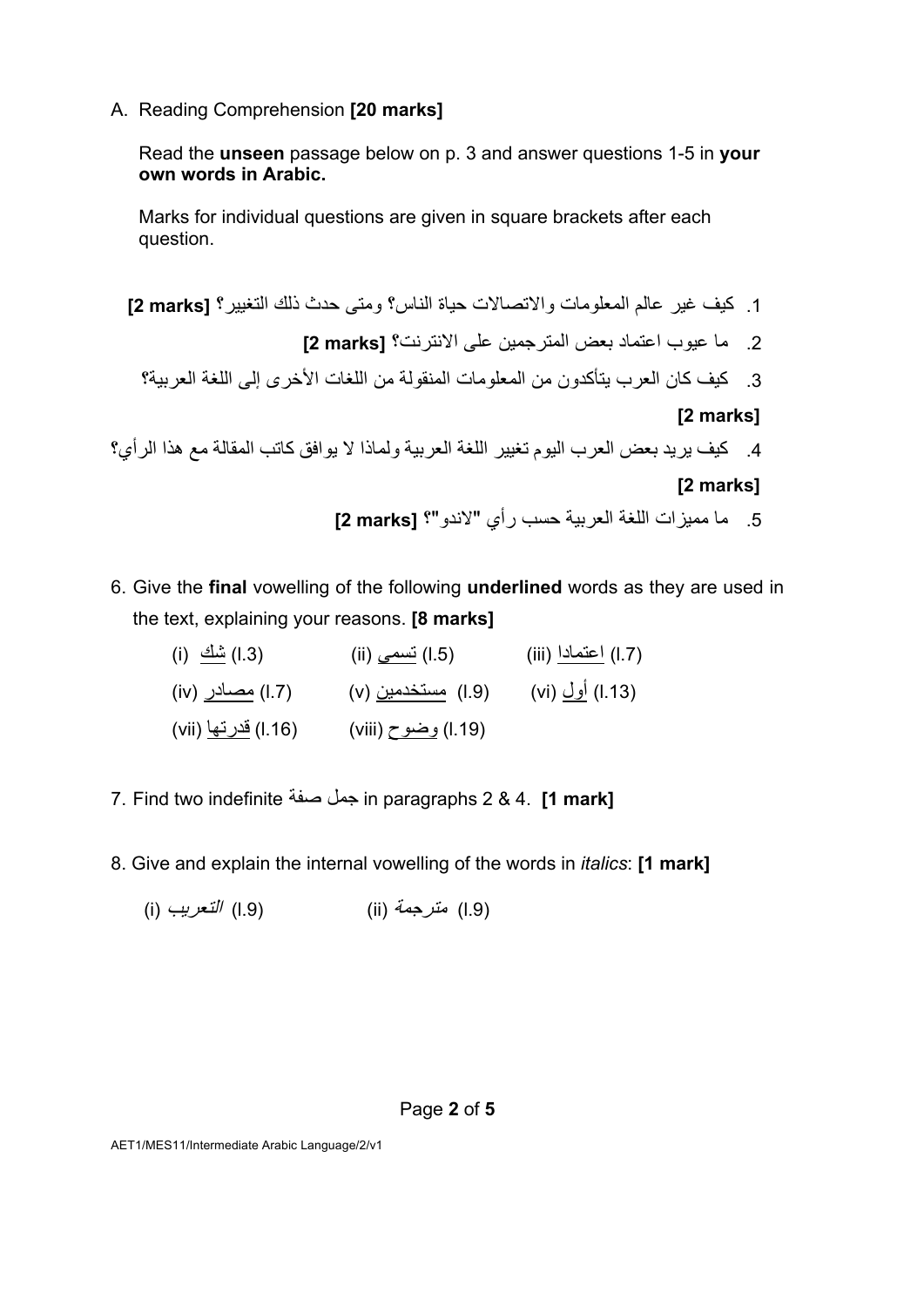Glossary to rely on : اعتمد على وَ نَّقَ: to document to attribute : أسند :ةنورم flexibility

شهدت السنوات العشر الأولى من القرن الحادي والعشرين تطورا مستمرا في تقنيات المعلومات والاتصالات، ويتز ايد الاعتماد بشكل كبير على الإنترنت في أنحاء كثيرة من العالم كمصدر رئيسي للمعلومات الحية والمباشرة والمهمة . و لا شك أن الإنترنت قد قر ب التو اصل بين الناس، و فتح الباب أمام المؤ لفين و الباحثين و غير هم لينشر و ا ما يشاؤون على صفحات الإنتر نت.

5 تر وصارت الكرة الأرضية تسمى (القرية العالمية) و أصبحت هذه العبارة يقولها الكثير ون وخصوصا المتر جمون يتخذ البعض الترجمة طابعا جديدا يعتمد اعتمادا كليا أو يكاد على مصادر مختلفة من الإنترنت

مشكوك في صحتها أحيانا و مفتقر ة إلى التو ثيق و التدقيق في أغلب الأحيان. و يقو مون هم أنفسهم بالترجمة *والتعريب* بأساليب وطرق غريبة مستخدمين مصـادر *مترجمة* جاهزة، لا تخلو هي 10 كلاخرى من العيب و الخطأ

- لقد كان للتو ثيق في حر كة النقل و التعر يب في عصور القو ة الأدبية و الفكر ية عند العر ب مر كز ار ئيسي في عملية التأكد من المعلو مات المتناقلة في اللغة الواحدة والمعارف المنقولة من اللغات الأخرى إلى العربية. فكان العرب أول من أبدع فن الإسناد والإسناد المتتابع أو المعنعن، واتخذوه في ندوين السنة الشريفة، و "العنعنة" هي إسناد الكلام إلى صاحبه بأن يذكر لفظ "عن"، حتى لو مر ة
- 15 واحدة في السند. ويقول "لاندو ": "لعل ما سهل التر جمة مر ونة اللغة العربية وكثر ة معانيها وقدر تها على التعبير ، ولما كان الأدب العر بي غنيا بتعابير ه، فقد أمكن له أن يصف أدق الحالات". و لكن هذه ميز ة تغيب عن بعض العر ب اليو م الذين يتهمون اللغة بالضعف و التأخر . ويطالبون بتبسيط اللغة و تحديدها في مفردات معدودة ويغيب عنهم أن وضوح الفكر يستلزم وضوح الكلام ووضوح الكلام شرط من شر وط وضوح الفكر إن قلت أو كثرت مفرداته.

https://www.voiceofarabic.net/ar/articles/1923 (abridged).

Page **3** of **5**

AET1/MES11/Intermediate Arabic Language/3/v1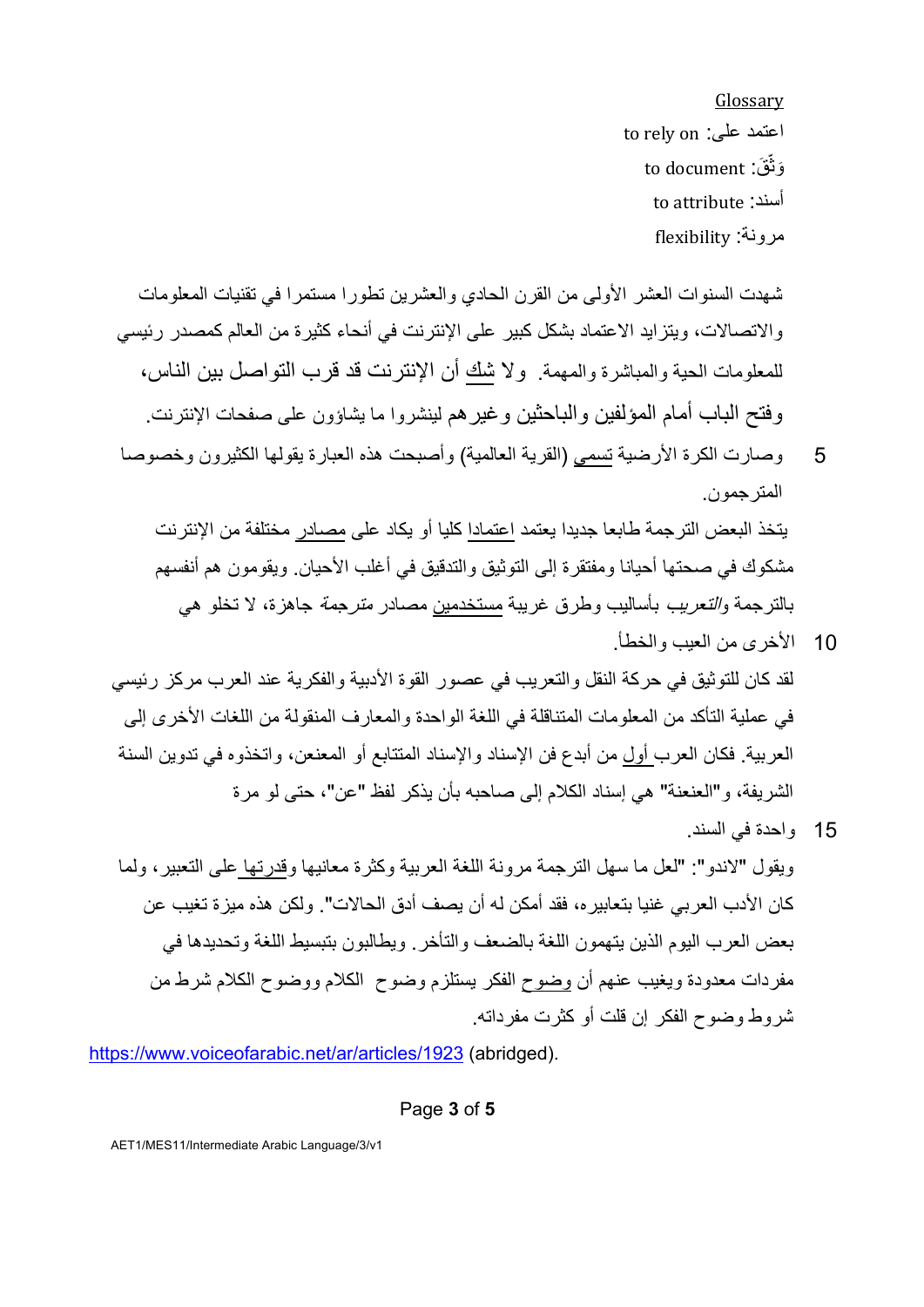#### B. Translate the following **unseen** passage into **English**. **[20 marks]**

**Glossary** to subscribe :باڭتَتَب تَبَرَّ ع: to donate iewellery ؛ jewellery

قبل ما يزيد عن القرن ونصف القرن من الآن، توالت البعثات التي خرجت من مصر في عهد "محمد علے " و خلفائه من بعده إلى دو ل أور وبا للاستز ادة من العلوم و المعار ف، و عادو ا إلى مصر لبتفقو ا على إنشاء جامعة مصر بة مثل جامعات أوروبا . ظلت الفكر ة تتر دد لسنوات تالية، و دعا لها المثقفون على صفحات الجر ائد و المجلات للاكتتاب لانشاء أول جامعة مصر بـة و يدأت الجامعة أعمالها في ديسمبر ١٩٠٨. غير أن الجامعة تعر ضت للعديد من الأز مات المالية فيما بعد لأسباب كثير ة أبر ز ها أن الأر ض التي تقام عليها الجامعة ليست ملكا لها، فتبر عت الأمير ة فاطمة إسماعيل بمساحة من أر اضبها لاقامة مبني للجامعة الأهلبة، و بمجو هر اتها الثمبنة للانفاق على تكاليف البناء ر عابة للعلم ه تشحیعا للعلماء

http://lite.almasryalyoum.com/extra/64064/ (abridged)

## C. Translate the following passage into **Arabic**. **[15 marks]**

Glossary:  $\mathop{\mathrm{to}}$   $\mathop{\mathrm{celebrate}}$ : احتفی to vote: صَّوتَ elections: انتخابات بیصن :stake

Women in the west have a lot to celebrate; let's not forget. My mother was born before women had the vote in parliamentary elections in Britain. She lived to see a female Prime Minister; she was pleased to have had a stake herself in some of

(see next page for continuation of passage)

Page **4** of **5**